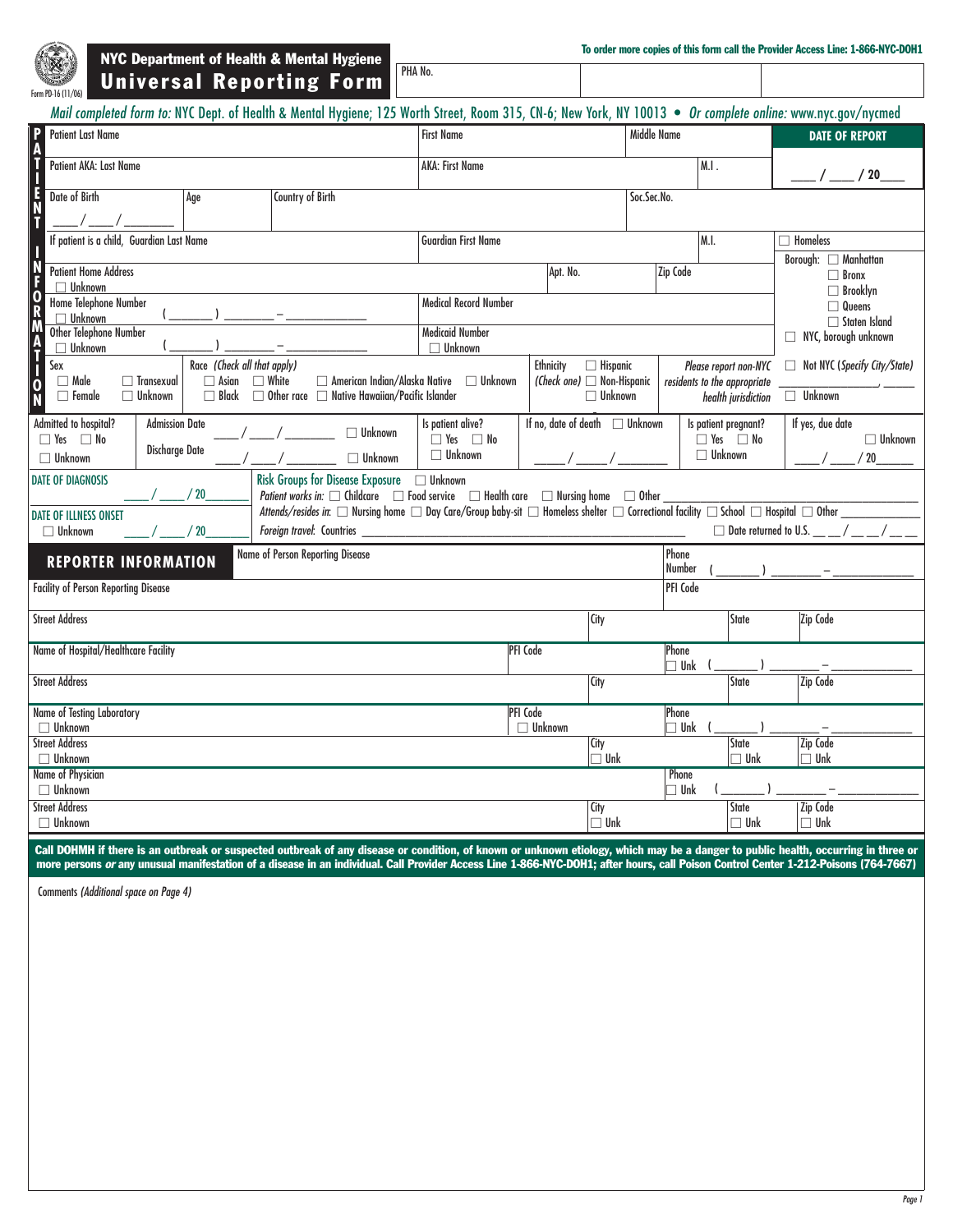- Amebiasis (AMB) (*Entamoeba histolytica* only or cases in which *E. histolytica* cannot be distinguished from *Entamoeba dispar*.) \*\*  $\Box$  Animal Bites  $^*$ Animal: Breed: Color(s): Date of Bite: \_\_\_\_ / \_\_\_\_ / 20\_\_\_\_ Area of body bitten \_\_\_\_\_\_\_\_\_\_\_\_\_\_\_\_\_\_ Activity at time of bite Place of occurrence Treatment given: \_\_\_\_\_ Rabies prophylaxis  $\heartsuit$  Yes  $\heartsuit$  No  $HRIG$   $QY_{ES}$   $QN_0$ Rabies Vaccine  $\bigcirc$  Yes  $\bigcirc$  No Animal  $\circ$  Owned  $\circ$  Stray  $\circ$  Unknown Animal's owner *(last name, first name):*  $\_$ Address *(Street, Apt.):*  $\_$ Boro/City, State, Zip: \_\_\_\_\_\_\_\_\_\_\_\_\_\_\_\_\_\_\_\_\_\_\_\_\_\_\_\_\_\_ Telephone Number:  $(\_ \_ )\_ \_ \Box$  Anthrax (ANT)  $^*$  $\Box$  Arboviral Infections (ARB)  $^*$ Specify which virus: If West Nile Virus or Yellow Fever, report as such on page 2. Attach copies of diagnostic laboratory results if available.  $\Box$  Babesiosis (BAB) Babesiosis can be transmitted through blood products. If patient has a history of receiving blood transfusion or donating blood within 3 months of onset of illness, report suspected/confirmed cases immediately.\*  $\Box$  Botulism (BOT)  $^*$  $\circlearrowright$  Foodborne  $\circlearrowright$  Wound  $\circlearrowright$  Infant  $\Box$  Brucellosis (BRU)  $^*$  $\Box$  Campylobacteriosis (CAM)  $^{**}$ Chancroid: *see STD section, page 3* Chlamydia: *see STD section, page 3* - Cholera \* (CHO) \*\* - Creutzfeld-Jakob Disease (CJD): *see Transmissible Spongiform Encephalopathy*  $\Box$  Cryptosporidiosis (CSP)  $^{**}$ - Cyclospora (CYC) *Foreign Travel:* Country: Other Country: \_\_\_\_\_\_\_\_\_\_\_\_\_\_\_\_\_\_\_ Return date:  $\frac{1}{20}$  $\Box$  Diphtheria (DIP)  $^*$  $\Box$  Ehrlichiosis (EHR)  $\mathsf{Specify:}\ \bigcirc$  HGA (formerly HGE)  $\ \bigcirc$  HME  $\ \bigcirc$  Unk  $\Box$  Encephalitis (ENP) July 1–October 31*, consider and test for West Nile virus. To submit serological specimens to DOHMH, use form available at: http://www.nyc.gov/html/ doh/downloads/pdf/wnv/wnv-serologyform.pdf If due to arboviral disease, report under arbovirus* - *Escherichia coli* O157:H7 (ECO) \*\* - *Escherichia coli* (other) Shiga Toxin Producing (SHT) \*\*  $\Box$  Giardiasis (GIA)  $^{**}$  $\Box$  Glanders (GLA)  $^*$ Gonorrhea: *see STD section, page 3*  Granuloma Inguinale: *see STD section, page 3*   $\Box$  Haemophilus Influenzae Invasive Disease (HIM) (HIX) \* Including meningitis. *Specimen Source:*   $\bigcirc$  Blood  $\bigcirc$  CSF  $\bigcirc$  Unknown  $\bigcirc$  Other *Specify Serotype:*  $\circlearrowright$  Type B  $\circlearrowright$  Not typeable  $\circlearrowright$  Not tested  $\circlearrowright$  Unknown  $\bigcirc$  Other  $\Box$  Hantavirus (HNV)  $^*$  $\Box$  Hemolytic Uremic Syndrome (HUS) FOR ALL HEPATITIS REPORTS: Jaundice  $\bigcirc$  Yes  $\bigcirc$  No  $\bigcirc$  Unknown ALT (SGPT) value: \_\_\_\_\_\_\_\_\_\_\_\_\_ Unk Lab reference range:  $\Box$  Hepatitis A (HEA)  $^*/^{**}$ *Total Ab to Hepatitis A is NOT reportable* IgM anti-HAV:  $\bigcirc$  Pos  $\bigcirc$  Neg  $\bigcirc$  Unk  $\Box$  Hepatitis B (HEB) Report at least one positive hepatitis B test result: *Total Ab to Hepatitis B is NOT reportable* IgM anti-HBc  $\qquad \bigcirc P$ os  $\qquad \bigcirc N$ eg  $\qquad \bigcirc$  Unk If positive, describe symptoms and risks in comments box on page 1 and indicate sexual partners in the past year *(Check only one)*  $\circlearrowright$  Males only  $\circlearrowright$  Females only  $\circlearrowright$  Males and Females  $\circlearrowright$  Unknown HBsAg:  $\bigcirc$  Pos  $\bigcirc$  Neg  $\bigcirc$  Unk HBeAg:  $\bigcirc$  Pos  $\bigcirc$  Neg  $\bigcirc$  Unk HBV Nucleic Acid:  $\bigcirc$  Pos  $\bigcirc$  Neg  $\bigcirc$  Unk Cases in pregnant women must be reported by faxing the IMM5 form to 718-520-6246. For assistance call 1-866-NYC-DOH1.  $\Box$  Hepatitis C (HEC) Check at least one of the test types below:  $\circlearrowright$  EIA with high s/co value:  $\bigcirc$  RIBA pos.  $\bigcirc$  PCR pos.  $\circlearrowright$  Other conf. test  $\circlearrowright$  Acute (new infection)  $\Box$  Hepatitis D (HDV)  $\Box$  Hepatitis E (HEE)  $\Box$  Hepatitis other/Unspecified (HEU) - Herpes, Neonatal: *see STD section, page 3* HIV/AIDS. *For assistance in reporting a case of HIV/AIDS, to receive the required New York State Provider Report Forms (PRF), or to obtain more information, call (212) 442-3388.* - Influenza *Check all that apply:*  $\circ$  Novel viral strain with pandemic potential (e.g. H5) \*  $\bigcirc$  Death in a child younger than 18 years of age - Kawasaki Syndrome (KAW) - Legionellosis (LEG) *Specify positive test:*  $\overline{\bigcirc}$  Culture  $\overline{\bigcirc}$  Urine antigen<br> $\overline{\bigcirc}$  DFA  $\overline{\bigcirc}$  Serology  $\circ$  Serology - Leprosy (LPY) (Hansen's Disease)  $\Box$  Leptospirosis (LEP)  $\Box$  Listeriosis (LIS) - Lyme Disease (LYM) Erythema migrans present?  $\overrightarrow{O}$  Yes  $\overrightarrow{O}$  No  $\overrightarrow{O}$  Unknown Lymphogranuloma Venereum: *see STD section on Page 3* - Malaria (MAL) \*\* *Select at least one of the following:*  $\circlearrowright$  falciparum  $\circlearrowright$  vivax  $\circlearrowright$  malariae  $\circ$  ovale  $\circ$  undetermined  $\Box$  Measles (MEA)  $^*$  $\Box$  Melioidosis (MEL)  $^*$  $\Box$  Meningitis, Aseptic/ Viral (MAS) July 1–October 31*, consider and test for West Nile virus. To submit serological specimens to DOHMH, use form available at: http://www.nyc.gov/html/ doh/downloads/pdf/wnv/wnv-serologyform.pdf If due to arboviral disease, report under arbovirus*  $\Box$  Meningitis, other bacterial (MEX) *Specify Organism:* \_\_\_\_\_\_\_\_\_\_\_\_\_\_\_\_\_\_\_ - Meningococcal Disease, Invasive (MEC) \* Includes meningococcal meningitis (MEM) *Test type/Specimen source: Blood culture CSF Culture Antigen test from CSF Gram stain*  $\circ$  0ther  $\Box$  Monkey Pox (MPX)  $^*$  $\Box$  Mumps (MUM)  $\Box$  Pertussis (PER) for hospitalized cases\* - Plague (PLA) \* Poisoning: *see Poisoning section, page 3* - Polio (POL) *\** - Psittacosis (PSI)  $\Box$  Q Fever (QFV)  $^*$ - Rabies (RAH) \*  $\Box$  Rickettsialpox (RIP)  $\Box$  Rocky Mountain Spotted Fever (RMS) - Rubella (RUB) for an IgM positive case in pregnant women\*  $\Box$  Congenital Rubella Syndrome (CRS) - Salmonellosis (SAL) \*\* Serogroup: \_\_\_\_\_\_\_ *If due to Salmonella typhi, select Typhoid Fever*  $\Box$  SARS (Severe Acute Respiratory Syndrome) (SARS)  $^*$  $\Box$  Scarlet Fever (SFV)  $\Box$  Shigellosis (SHG)  $^{**}$  $\Box$  Smallpox (SPX)  $^*$  $\Box$  Staph Enterotoxin B (SEB)  $^*$ - *Staphlylococcus aureus* with reduced susceptiblity to Vancomycin \* Source: \_\_\_\_\_\_\_\_\_\_\_\_\_\_\_\_\_\_\_\_  $MIC$  ( $\mu$ g/ml): - Streptococcus (Group A) *Invasive only* (GAS) *Specify Source:*  $\bigcirc$  Blood  $\bigcirc$  CSF  $\bigcirc$  Unknown  $\circlearrowright$  Other, *Specify:* - Streptococcus (Group B) *Invasive only* (GBS) Specify Source:  $\bigcirc$  Blood  $\bigcirc$  CSF  $\bigcirc$  Unknown  $\circ$  Other, *Specify*: - *Streptococcus pneumoniae Invasive only Specify Source:*  $\bigcirc$  Blood  $\bigcirc$  CSF  $\bigcirc$  Unknown  $(DRP \nand PNF)$  Other \_\_\_\_\_\_\_\_\_\_\_\_\_\_\_\_\_\_\_ All invasive *Streptococcus pneumoniae* (including resistance data) should be reported by laboratories, per instructions provided by NYC DOHMH. Individual patient reports are not required to be reported separately. Syphilis: *see STD section, page 3*  $\Box$  Tetanus (TET) - Toxic shock syndrome (TSS) *For staph only. For strep select Streptococcus (Group A).*  $\Box$  Trachoma (TRA)  $^*$  $\Box$  Transmissible Spongiform Encephalopathy (TSE) Creutzfeld-Jakob Disease (CJD) and variants<br>Testing dane: *Testing done:* \_\_\_\_\_\_\_\_\_\_\_\_\_\_\_\_\_\_\_\_\_\_ *(e.g. 14-3-3 on CSF, brain biopsy, autopsy, EEG/MRI)* - Trichinosis (TRI): Caused by bacterium *Trichinella spiralis*. (Trichomoniasis, caused by *Trichomonas vaginalis,* need not be reported.) Tuberculosis: *see TB section on page 4*  $\Box$  Tularemia (TUL)  $^*$  $\Box$  Typhoid Fever (TYP)  $^{**}$ Urethritis (Non-gonococcal): *see STD section, page 3*  $\Box$  Vaccinia disease (adverse events associated with smallpox vaccination) *\**  $\Box$  Vibrio spp. (VIB) \*\* *Specify species:* \_\_\_\_\_\_\_\_\_\_\_\_\_\_\_\_\_\_\_\_  $\Box$  Viral Hemorrhagic Fever (VHF)  $^*$  $\Box$  West Nile Virus (WNV)  $^*$  Attach copies of diagnostic laboratory results if available Window Falls. Fall from windows of multiple dwellings, buildings with three or more apartments, by children aged ten years and younger, *report Immediately on "Child Window Fall Report Card" or blue notification card. For assistance call 1-866-NYC-DOH1*  $\Box$  Yellow Fever (YEL)  $^*$  Attach copies of diagnostic laboratory results if available - Yersiniosis (YER) \*\* non-plague **DISEASE (CODE) WITH SPECIAL INSTRUCTIONS** Patient Last Name Medical Record Number (Patient Last Name (Patient Last Name (Patient Last Name (Patient Record Number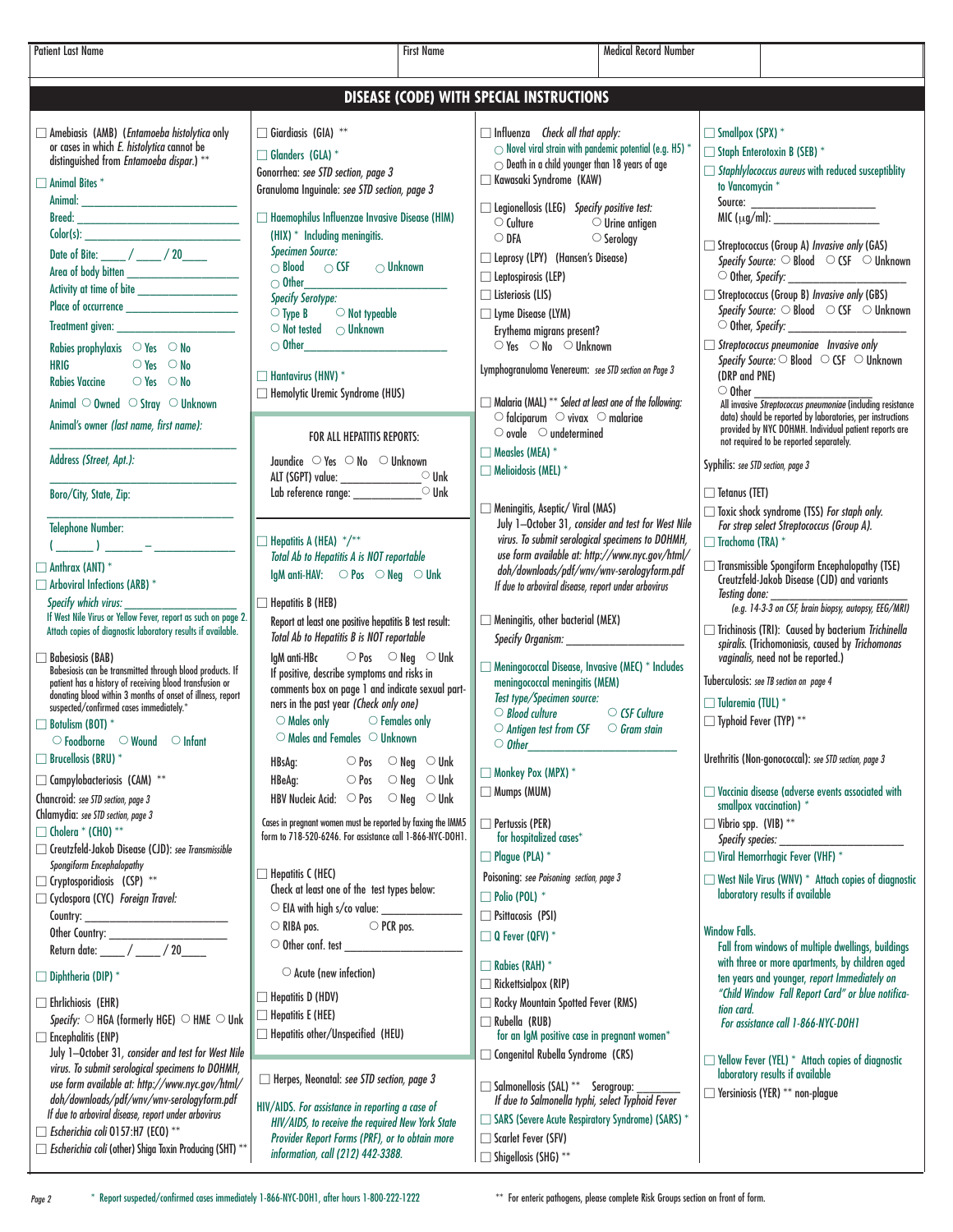| <b>Patient Last Name</b>                                                                                                                                                                                                                                                                                                                                                                                                                                                                                                                                                                                                                                                                                                                                                                                                                                                                                                           |                                                                                                                                                                                                                                  | <b>First Name</b>                                                                                                                                                                                                                                                                                                                                                                                                                                                                                                                                                         |                                                                                                                                                                                                                                                                                                                                                                                                                                                                                                                                                                                                                                                                                                     | <b>Medical Record Number</b>                                                                                                                                                                                                                                                                                                                                                                                       |                                                                                                                                        |                                                                                                                                                                                                                                                                                                                                                                                                                                                                                                                                   |  |
|------------------------------------------------------------------------------------------------------------------------------------------------------------------------------------------------------------------------------------------------------------------------------------------------------------------------------------------------------------------------------------------------------------------------------------------------------------------------------------------------------------------------------------------------------------------------------------------------------------------------------------------------------------------------------------------------------------------------------------------------------------------------------------------------------------------------------------------------------------------------------------------------------------------------------------|----------------------------------------------------------------------------------------------------------------------------------------------------------------------------------------------------------------------------------|---------------------------------------------------------------------------------------------------------------------------------------------------------------------------------------------------------------------------------------------------------------------------------------------------------------------------------------------------------------------------------------------------------------------------------------------------------------------------------------------------------------------------------------------------------------------------|-----------------------------------------------------------------------------------------------------------------------------------------------------------------------------------------------------------------------------------------------------------------------------------------------------------------------------------------------------------------------------------------------------------------------------------------------------------------------------------------------------------------------------------------------------------------------------------------------------------------------------------------------------------------------------------------------------|--------------------------------------------------------------------------------------------------------------------------------------------------------------------------------------------------------------------------------------------------------------------------------------------------------------------------------------------------------------------------------------------------------------------|----------------------------------------------------------------------------------------------------------------------------------------|-----------------------------------------------------------------------------------------------------------------------------------------------------------------------------------------------------------------------------------------------------------------------------------------------------------------------------------------------------------------------------------------------------------------------------------------------------------------------------------------------------------------------------------|--|
|                                                                                                                                                                                                                                                                                                                                                                                                                                                                                                                                                                                                                                                                                                                                                                                                                                                                                                                                    |                                                                                                                                                                                                                                  |                                                                                                                                                                                                                                                                                                                                                                                                                                                                                                                                                                           |                                                                                                                                                                                                                                                                                                                                                                                                                                                                                                                                                                                                                                                                                                     |                                                                                                                                                                                                                                                                                                                                                                                                                    |                                                                                                                                        |                                                                                                                                                                                                                                                                                                                                                                                                                                                                                                                                   |  |
| <b>POISONINGS</b>                                                                                                                                                                                                                                                                                                                                                                                                                                                                                                                                                                                                                                                                                                                                                                                                                                                                                                                  |                                                                                                                                                                                                                                  |                                                                                                                                                                                                                                                                                                                                                                                                                                                                                                                                                                           |                                                                                                                                                                                                                                                                                                                                                                                                                                                                                                                                                                                                                                                                                                     |                                                                                                                                                                                                                                                                                                                                                                                                                    |                                                                                                                                        |                                                                                                                                                                                                                                                                                                                                                                                                                                                                                                                                   |  |
| <b>MODE OF EXPOSURE</b><br><b>TYPE</b><br>$\bigcirc$ Ingestion<br>$\circlearrowright$ Lead* For persons aged 16 and older indicate:<br>$\circ$ Ocular<br>$\circ$ Dermal<br><b>Employer Phone:</b><br>$\circlearrowright$ Inhalation<br>$(\underline{\hspace{1cm}})$ $\underline{\hspace{1cm}}$ - $\underline{\hspace{1cm}}$ - $\underline{\hspace{1cm}}$ - $\underline{\hspace{1cm}}$ - $\underline{\hspace{1cm}}$<br>$\circ$ Aural<br>$\circlearrowright$ Arsenic $\circlearrowright$ Cadmium $\circlearrowright$ Carbon Monoxide*<br>$\bigcirc$ Bite<br>$\circlearrowright$ Mercury $\circlearrowright$ Pesticide<br>$\circ$ Sting<br>○ Other <u>_________________________</u><br>$\circ$ IV<br><b>SPECIMEN SOURCE</b><br><b>Laboratory Accession Number</b><br>$\circlearrowright$ Capillary $\circlearrowright$ Venous $\circlearrowright$ Urine<br><b>Date Collected</b><br>$\frac{1}{2}$ / $\frac{20}{2}$<br>Purpose of test | QUANTITY<br>Results (units) ______________                                                                                                                                                                                       | $\circlearrowright$ milliliter (mL) ________<br>$\bigcirc$ tablespoon _________<br>$\circ$ taste/lick/drop_______<br>$\bigcirc$ unknown<br>TIME OF EXPOSURE<br>$\Box$ AM $\Box$ PM<br><b>VITAL SIGNS</b><br><b>Body Weight</b>                                                                                                                                                                                                                                                                                                                                            | <b>REASON</b><br>Intentional<br>$\bigcirc$ suspected suicide<br><b>Unintentional</b><br>$\cap$ misuse<br>$\circ$ general<br>$\bigcirc$ abuse<br>$\circ$ environmental<br>$\bigcirc$ unknown<br>$\circlearrowright$ therapeutic<br>$\circ$ misuse<br>Other<br>$\circ$ bite/sting<br>$\circlearrowright$ contamination/<br>$\circlearrowright$ food poisoning<br>tampering<br>$\circ$ occupational<br>$\bigcirc$ malicious<br>$\circ$ dietary<br>$\circlearrowright$ withdrawal<br>$\circlearrowright$ consumer product<br>$\bigcirc$ unknown<br>Adverse reaction<br>$\circ$ drug<br>$\circ$ food<br>$\circ$ other<br>$\circlearrowright$ unknown<br>Pupils:<br>Resp: _________<br>$\bigcirc$ dilated | $\circ$ None<br>$\bigcirc$ Agitated<br>$\bigcirc$ Hypertensive<br>$\circlearrowright$ Hypotensive<br>$\bigcirc$ Tachycardia<br>$\circlearrowright$ Brachycardia<br>$\bigcirc$ Seizure<br><b>PROVIDER TREATMENT</b><br>$\circlearrowright$ No therapy required<br>$\circlearrowright$ Oral fluids<br>$\circ$ Emesis<br>$\bigcirc$ Lavage<br>$\circlearrowright$ Activated charcoal<br>$\circlearrowright$ Cathartic | SYMPTOM ASSESSMENT (Check all that apply)<br>$\circlearrowright$ Nausea/vomiting/diarrhea<br>$\circlearrowright$ Lethargic/stupor/coma | $\circ$ Electrolyte abnormalities<br>$\circlearrowright$ Cough/shortness of breath<br>$\circ$ Occular irritation<br>$\circ$ Skin irritation<br>$\circlearrowright$ Unknown<br>$\circ$ Other<br>$\circlearrowright$ Irrigated eye<br>$\circ$ Oxygen<br>$\circ$ Naxolone<br>$\circ$ 50% Dextrose/Thiamine<br>$\bigcirc$ Alkalinize urine<br>$\circlearrowright$ N-acetylcysteine (Mucromyst)                                                                                                                                        |  |
| <b>Date Analyzed</b><br>$\circlearrowright$ Initial $\circlearrowright$ Repeat                                                                                                                                                                                                                                                                                                                                                                                                                                                                                                                                                                                                                                                                                                                                                                                                                                                     |                                                                                                                                                                                                                                  | $\circlearrowright$ pounds $\circlearrowright$ kilograms                                                                                                                                                                                                                                                                                                                                                                                                                                                                                                                  | Temp: $\_\_$ $\_\_$ $\_\_$                                                                                                                                                                                                                                                                                                                                                                                                                                                                                                                                                                                                                                                                          | $\circlearrowright$ Chelation<br>$\bigcirc$ constricted<br>$\bigcirc$ Insect sting mgmt.                                                                                                                                                                                                                                                                                                                           |                                                                                                                                        | $\circ$ Other:                                                                                                                                                                                                                                                                                                                                                                                                                                                                                                                    |  |
| $\bigcirc$ Follow-up<br>$\frac{1}{2}$ / $\frac{20}{2}$                                                                                                                                                                                                                                                                                                                                                                                                                                                                                                                                                                                                                                                                                                                                                                                                                                                                             |                                                                                                                                                                                                                                  |                                                                                                                                                                                                                                                                                                                                                                                                                                                                                                                                                                           |                                                                                                                                                                                                                                                                                                                                                                                                                                                                                                                                                                                                                                                                                                     |                                                                                                                                                                                                                                                                                                                                                                                                                    |                                                                                                                                        |                                                                                                                                                                                                                                                                                                                                                                                                                                                                                                                                   |  |
|                                                                                                                                                                                                                                                                                                                                                                                                                                                                                                                                                                                                                                                                                                                                                                                                                                                                                                                                    |                                                                                                                                                                                                                                  |                                                                                                                                                                                                                                                                                                                                                                                                                                                                                                                                                                           | SEXUALLY TRANSMITTED DISEASES                                                                                                                                                                                                                                                                                                                                                                                                                                                                                                                                                                                                                                                                       |                                                                                                                                                                                                                                                                                                                                                                                                                    |                                                                                                                                        |                                                                                                                                                                                                                                                                                                                                                                                                                                                                                                                                   |  |
| FOR ALL STD REPORTS<br>As of the date of this report,<br>Were any of this patient's sex partners notified of<br>possible exposure to a sexually transmitted disease?<br>$\circ$ Yes, our office notified the partner(s)<br>$\circ$ Yes, the patient was asked to notify partner(s)<br>$\circ$ Unknown<br>$\circ$ No<br>Did you provide treatment for any of this patient's<br>sex partners?<br>$\circlearrowright$ Yes, I gave extra medication/prescription for<br>the sex partner(s)<br>$\circlearrowright$ Yes, I saw the sex partner(s) in my office<br>$\circlearrowright$ Unknown<br>$\circ$ No<br>For all sexually transmitted diseases, indicate<br>sexual partners in past year (Check only one)<br>$\circ$ Males only<br>$\circ$ Females only<br>$\circlearrowright$ Males and Females $\circlearrowright$ Unknown                                                                                                       | $\circ$ Oropharyngeal $\circ$ Unknown<br>Specify test type:<br>$\bigcirc$ Add'l test:<br>Treatment date ___ / ___ / _                                                                                                            | Specimen collection date ____/ ___/ 20___<br>Treatment date ___ / ___ / ____ O Unknown<br>$\Box$ Gonorrhea (GC) Specify specimen source:<br>$\circ$ Endocervical $\circ$ Urethral $\circ$ Anorectal<br>$\circlearrowright$ Add'l specimen source: ____________________<br>$\circlearrowright$ Culture $\circlearrowright$ Nucleic acid amplification<br>$\circlearrowright$ Nucleic acid hybridization $\circlearrowright$ Unknown<br>Specimen collection date ____/ ___/ 20___<br>$\circ$ Unknown                                                                        | Herpes lesions present?<br>$\circ$ Yes, anatomic site $\overline{\phantom{a}}$<br>$\circ$ No $\circ$ Unknown<br>Specimen collection date ____/ ___/ 20___<br>Trtmt. Start Date: ___/ ___/ ___ O Unknown<br>$\Box$ Lymphogranuloma Venereum<br>Clinical Presentation (Check all that apply):<br>$\circ$ Proctitis $\circ$ Lymphadenopathy $\circ$ Skin lesion<br>$\circ$ Buboe $\circ$ Unknown<br>$\circ$ Other<br>Specimen collection date ___ / ___ / 20___<br>Treatment                                                                                                                                                                                                                           |                                                                                                                                                                                                                                                                                                                                                                                                                    | $\circ$ Serum RPR<br>○ Serum VDRL<br>$\circ$ FTA<br>2. Cerebrospinal fluid tests                                                       | SYPHILIS TEST TYPES Check all that apply<br>1. Serologic tests for syphilis<br>A. Non-treponemal Test<br>$\circ$ Not done<br>Test date ___/ __/ 20___<br>$\Box$ Reactive $\Box$ Non-reactive<br>Not done<br>$\Box$ Reactive $\Box$ Non-reactive<br>$\Box$ B. Treponemal Test<br>$\circ$ Not done<br>Test date ___/ __/ 20___<br>○ TP-PA/MHA-TP □ Reactive □ Non-reactive<br>$\Box$ Reactive $\Box$ Non-reactive<br>$\circlearrowright$ Treponemal IgG $\;\sqsupset$ Reactive $\;\sqsupset$ Non-reactive<br>Test date __/ __/ 20__ |  |
| $\Box$ Chancroid Specify specimen source:<br>$\circ$ Penile $\circ$ Endocervical $\circ$ Oropharyngeal<br>$\circ$ Anorectal $\circ$ Unknown<br>Specimen collection date ____/ ___/ 20___<br>Treatment date ___/ ___/ ____ O Unknown<br>$\Box$ Chlamydia (CT) Specify specimen source:<br>$\circ$ Endocervical $\circ$ Urethral $\circ$ Anorectal<br>$\circ$ Oropharyngeal $\circ$ Unknown<br>Specify test type:<br>$\circlearrowright$ Culture $\circlearrowright$ Nucleic acid amplification<br>$\circlearrowright$ Nucleic acid hybridization<br>$\circ$ EIA $\circ$ DFA $\circ$ Unknown                                                                                                                                                                                                                                                                                                                                         | Fluoroquinolone resistant isolate<br>$\circlearrowright$ Antibiotic susceptibility not done<br>$\circlearrowright$ Intermediate resistant<br>$\circ$ Anorectal $\circ$ Unknown<br>$\Box$ Herpes, Neonatal<br>$\circ$ Clinical dx | $\circ$ Resistant<br>$\Box$ Granuloma Inguinale Specify specimen source:<br>$\circ$ Penile $\circ$ Endocervical $\circ$ Oropharyngeal<br>Specimen collection date ____/ ___/ 20___<br>Treatment<br>Treatment date ___ / ___ / ____ O Unknown<br>Herpes simplex virus infection in infants aged 60 days or less.<br>$\circlearrowright$ Lab confirmed dx: $\Box$ Culture $\Box$ PCR<br>$\Box$ Antigen detection $\Box$ Serologic $\Box$ Tzanck<br>Spec. Herpes type: $\bigcirc$ Type 1 $\bigcirc$ Type 2 $\bigcirc$ Not typed<br>Clinical Syndrome (check all that apply): | Treatment date ____/ ____/ _____ O Unknown<br>$\Box$ SYPHILIS (Stages, check all that apply)<br>$\circ$ Primary (chancre present) check all that apply<br>$\Box$ Anorectal $\Box$ Unknown<br>$\circ$ Secondary<br>$\Box$ Alopecia $\Box$ Condylomata<br>$\Box$ Mucous patches $\Box$ Rash<br>○ Congenital *- Call 1-866-NYC-DOH1<br>О<br><b>Early Latent</b><br>(no symptoms, infection $\leq 1$ year duration)<br>$\circ$ Late Latent<br>(no symptoms, infection of $> 1$ year duration)<br>$\circlearrowright$ Tertiary (gumma or cardiovascular)<br>Neurological symptoms<br>O<br>$\Box$ Yes $\Box$ No $\Box$ Unknown<br>List Medication and Dosage:                                             | $\Box$ Penile $\Box$ Endocervical $\Box$ Oropharyngeal                                                                                                                                                                                                                                                                                                                                                             | $\circ$ CSF VDRL<br>$\circ$ CSF FTA<br>$\Box$ Yes<br>$\Box$ Yes<br>3. Organism visualization<br>$\circ$ Darkfield                      | $\Box$ Not done<br>$\Box$ Reactive $\Box$ Non-reactive<br>$\Box$ Not done<br>Test date / / 20<br>$\circlearrowright$ Elevated CSF protein<br>$\Box$ Not done<br>$\Box$ No<br>$\circlearrowright$ Elevated CSF leukocytes $\Box$ Not done<br>$\Box$ No<br>$\circ$ Not done<br>Test date ___/ ___/ 20___<br>$\Box$ Positive $\Box$ Negative<br>$\Box$ Urethritis (Non-gonococcal)                                                                                                                                                   |  |
| $\circlearrowright$ Add'l test:                                                                                                                                                                                                                                                                                                                                                                                                                                                                                                                                                                                                                                                                                                                                                                                                                                                                                                    |                                                                                                                                                                                                                                  | $\circlearrowright$ Eye, mucous membrane, skin infection<br>$\circ$ CNS involvement $\circ$ Disseminated disease                                                                                                                                                                                                                                                                                                                                                                                                                                                          | Treatment date ___/ ___/ ___ O Unknown                                                                                                                                                                                                                                                                                                                                                                                                                                                                                                                                                                                                                                                              |                                                                                                                                                                                                                                                                                                                                                                                                                    |                                                                                                                                        | Treatment date<br>$\circlearrowright$ Unknown                                                                                                                                                                                                                                                                                                                                                                                                                                                                                     |  |

\* Report suspected/confirmed cases immediately 1-866-NYC-DOH1, after hours 1-800-222-1222 \*\* For enteric pathogens, please complete Risk Groups section on front of form.